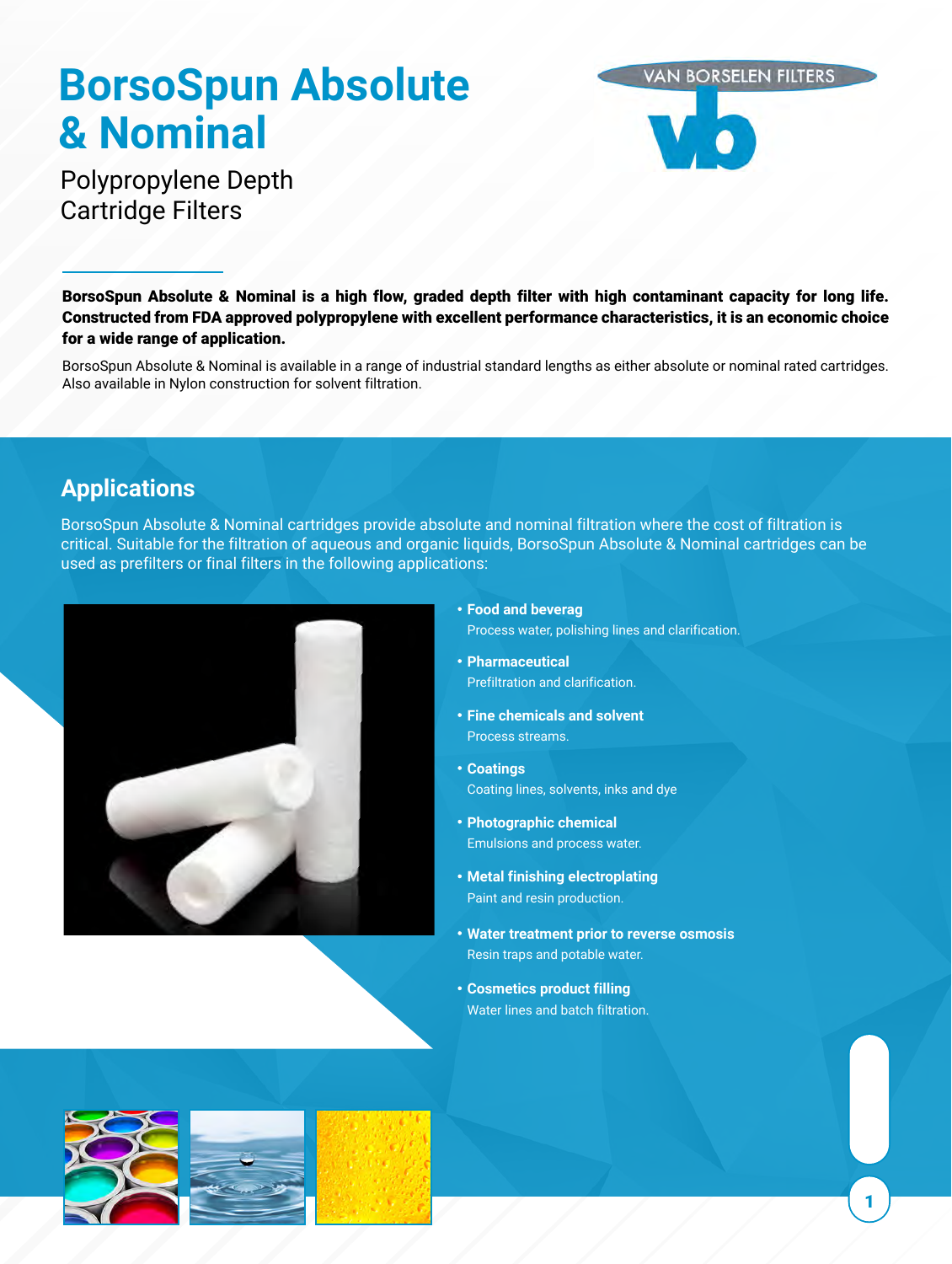#### **Features and Benefits**

# **& Nominal cartridges**

Extensive research and selection of the latest and most advanced polypropylene meltblown filter media, results in improved performance, leading to extended filter life at a given efficiency.

#### **Graded depth media**

The graded structure of the media provides prefiltration of the process fluid prior to the absolute rated final layer. This combination provides economy of use and a smaller process footprint

#### **High degree of chemical compatability**

Constructed entirely of polypropylene and/or nylon.

#### **Absolute and nominal removal rating**

BorsoSpun Absolute and Nominal cartridges are validated using recognised industry standard test methods.

#### **Suitable for steam**   $\bullet$ **and hot water sanitisation**

BorsoSpun Absolute and Nominal cartridges are resistant to repeat steam sterilisation and hot water cycles.

#### **Environmentally friendly**

BorsoSpun Absolute and Nominal filters are environmentally friendly, all spent cartridges can be readily incinerated to trace ash.

#### **Particle Retention Rating** Table 1

| Code      | Pore Rating<br>(microns) | <b>Absolute Rating</b><br>99.98% Beta 5000 (microns) | <b>Nominal Rating</b><br>99.90% Beta 1000 (microns) | <b>Nominal Rating</b><br>90.00% Beta 10 (microns) |
|-----------|--------------------------|------------------------------------------------------|-----------------------------------------------------|---------------------------------------------------|
| <b>BS</b> |                          | 0.9                                                  | 0.35                                                | < 0.3                                             |
| <b>BS</b> | 3                        | 1.8                                                  | 1.2                                                 |                                                   |
| <b>BS</b> | 5                        | 2.6                                                  |                                                     | 3                                                 |
| <b>BS</b> | 10                       | 8                                                    |                                                     | 5                                                 |
| <b>BS</b> | 25                       | 20                                                   | 13                                                  | 10                                                |
| <b>BS</b> | 50                       | 43                                                   | 35                                                  | 20                                                |
| <b>BS</b> | 75                       | 70                                                   | 55                                                  | 50                                                |
| <b>BS</b> | 100                      | 95                                                   | 84                                                  | 70                                                |

### **BorsoSpun Absolute Cartridge Construction**

The high quality robust polypropylene and / or nylon construction of BorsoSpun Absolute & Nominal cartridges, allows for excellent chemical compatibility with a wide range of fluids.

The meltblown polypropylene and nylon media provides a bonded matrix thus eliminating fibre migration.

The inherent structural stability of the BorsoSpun Absolute & Nominal, prevents 'channelling' and avoids the risk of particle unloading even under impulse conditions.

The BorsoSpun Absolute & Nominal fusion bonded construction ensures cartridge integrity. No surfactants or bonding agents are used, minimising extractables.

1 graded filtration layers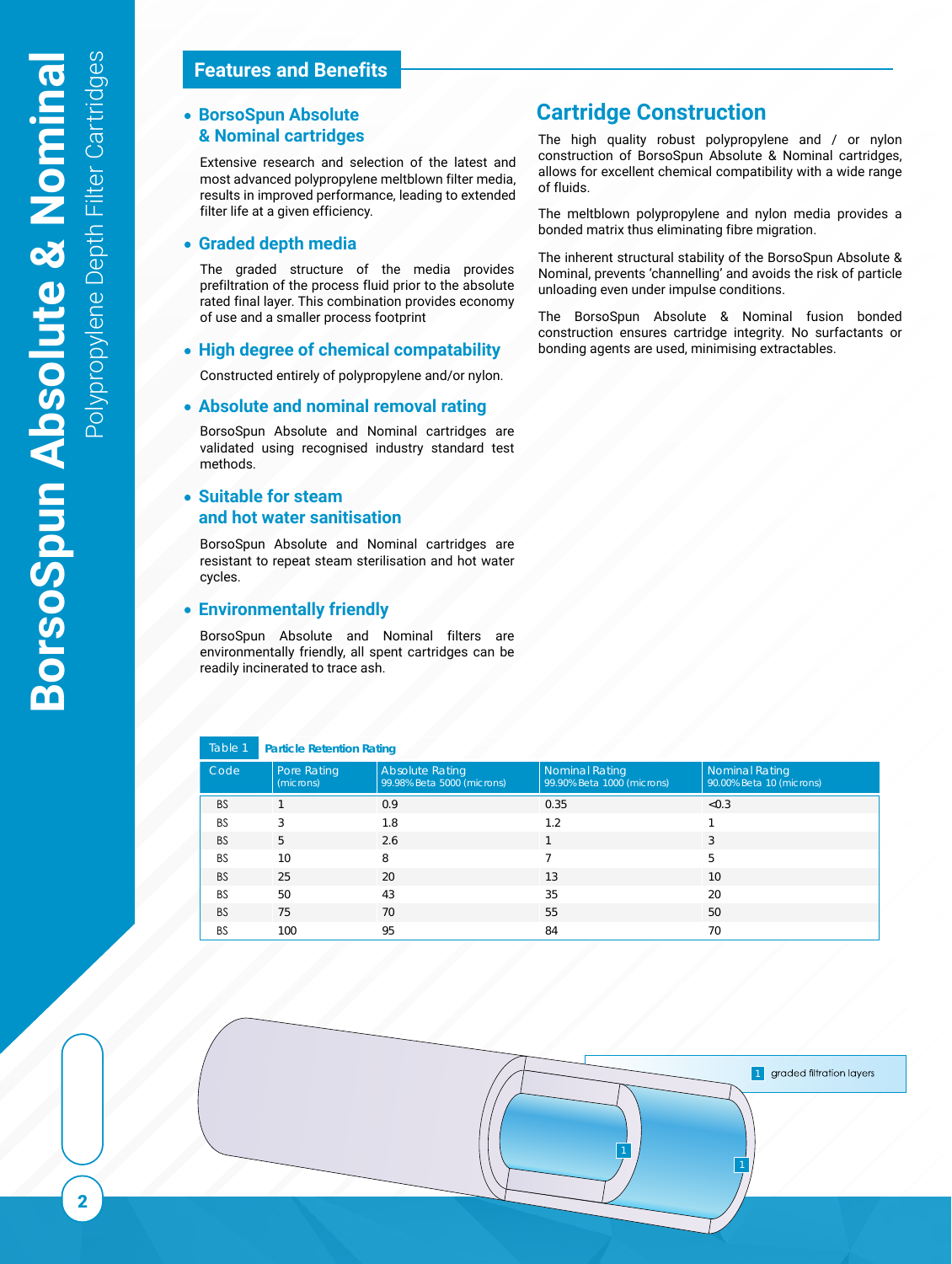#### **Materials of Manufacture**

Filter media End fittings

- Polypropylene/nylon :
- Polypropylene :

#### **Cartridge Dimensions (Nominal)**

Diameter : 63mm (2.5") Length 254mm (10"), : 508mm (20") 762mm (30"), 1016mm (40"

#### **Gaskets and O-Rings**

Ethylene Propylene, FEP encapsulated, Silicone, Viton®, Nitrile or Polypropylene felt available for non crush-fit end adapters.

#### **Maximum Differential Pressure**

#### **Normal flow direction at :**

20°C (68°F) 60°C (140°F) 1.0 bar (15psi) : 80°C (176°F) 0.5 bar (7psi) : 3.5 bar (50psi) :

#### **Operating Temperature**

Maximum continuous : 80°C (176°F)

#### **Extractables**

Minimum total extractables.

#### **Clean Water Flow Rates**

 Typical clean water flow rate  $\bullet$ 

A 254mm (10") BorsoSpun Absolute & Nominal single cartridge exhibits the flow-∆P characteristics indicated below, for solutions with a viscosity of 1 centipoise.

Other solutions

For solutions with a viscosity of greater than 1 centipoise, multiply the indicated differential pressure by the viscosity in centipoise.